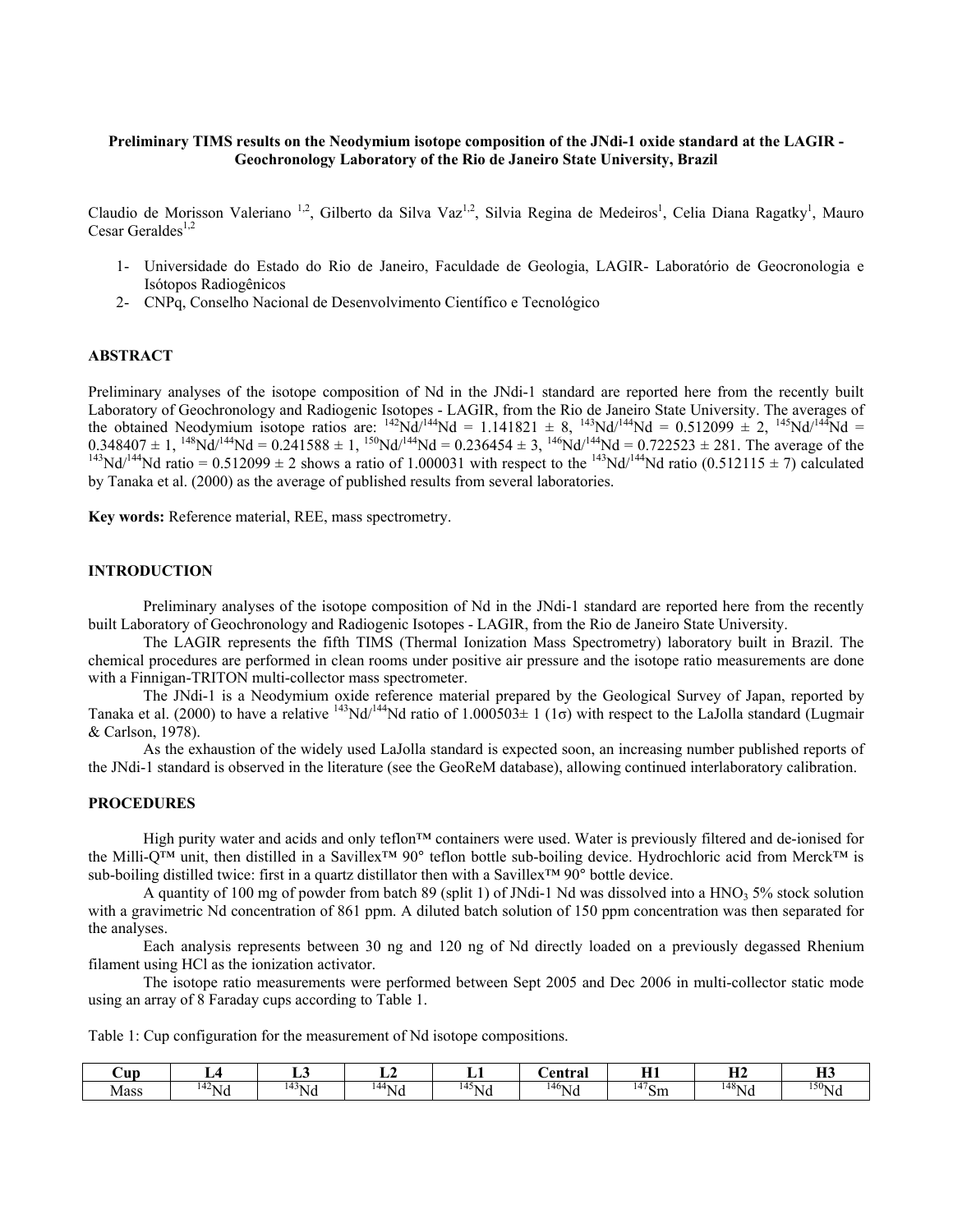## **RESULTS**

The measured Nd isotope ratios shown in Table 2 are (power law) normalized to the La Jolla<sup>146</sup>Nd/<sup>144</sup>Nd ratio of 0.7219, except for the  $^{146}$ Nd/ $^{144}$ Nd ratio itself. All errors are stated within 2SE.

The obtained averages of the Neodymium isotope ratios are (Table 1):  $^{142}Nd^{144}Nd = 1.141821 \pm 8$ ,  $^{143}Nd^{144}Nd =$  $0.512099 \pm 2$ ,  $^{145}Nd^{144}Nd = 0.348407 \pm 1$ ,  $^{148}Nd^{144}Nd = 0.241588 \pm 1$ ,  $^{150}Nd^{144}Nd = 0.236454 \pm 3$ ,  $^{146}Nd^{144}Nd =$  $0.722523 \pm 281$ .



Figure 1-  $^{143}$ Nd/<sup>144</sup>Nd values of Jndi-1, as measured at LAGIR (1 to 20), compared to results from the literature: 21- Ohara et al. (2002); 22-Hoang & Uto (2003); 23- Amakawa et al. (2004); 24 – Piercey et al., (2003); 25- Skuf & Theart (2005); 26- Tamura et al., (2005); 27- Kawabata & Shuto Kenji (2005); 28- Shuto Kenji et al. (2005). Averages are represented by dashed lines. The <sup>143</sup>Nd<sup>144</sup>Nd ratio of 0.511858 for the LaJolla standard is also shown for reference.

The obtained average of the <sup>143</sup>Nd/<sup>144</sup>Nd ratio = 0.512099  $\pm$  2 agrees well and shows a ratio of 1.000031 with respect to the <sup>143</sup>Nd/<sup>144</sup>Nd ratio (0.512115  $\pm$  7) calculated by Tanaka et al. (2000) as an interlaboratory average (Fig 1).

# **ACKNOWLEDGEMENTS**

The authors acknowledge the effort of the Universidade do Rio de Janeiro – UERJ – in the construction of LAGIR, and the financial support of FINEP (CT-MINERAL 3648/05) and CNPq (471200/2003-4 and 502006/2005-6) Brazilian funding agencies. W. R. Van Schmus (University of Kansas) assisted us with setting up procedures.

### **REFERENCES**

- Amakawa H., Nozaki Y., Alibo D. S., Zahng J., Fukugawa K., Nagai H. 2004. Neodymium isotopic variations in Northwest Pacific waters. *Geochimica et Cosmochimica Acta* **68**: 715-727.
- GEOREM Geological and Environmental Reference Materials Database. <http://georem.mpch-mainz.gwdg.de/>. (15th May, 2007).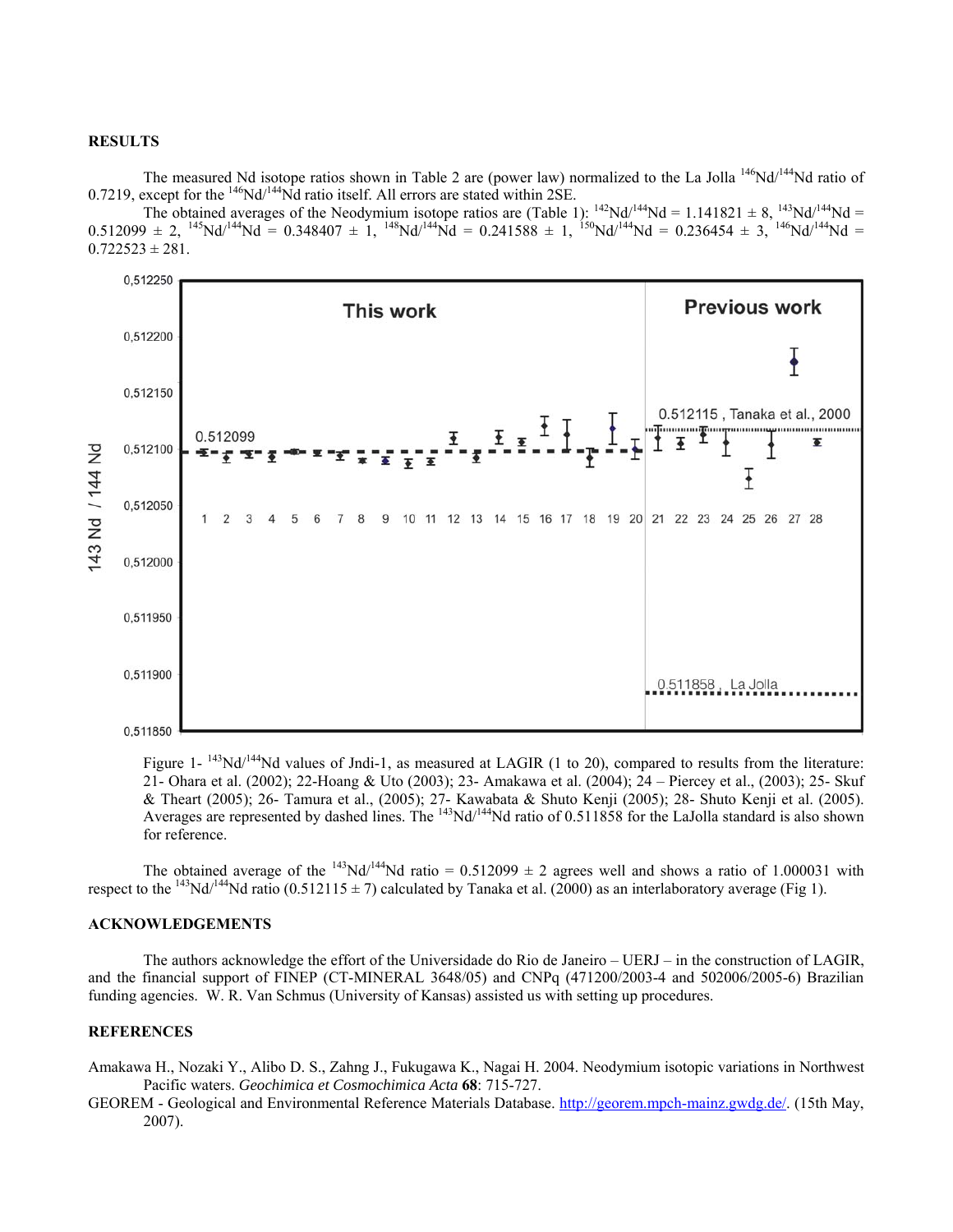- Hoang N., Uto K. 2003. Geochemistry of Cenozoic basalts in the Fukuoka district (northern Kyushu, Japan): implications for asthenosphere and lithospheric mantle interaction. *Chemical Geology* **198**: 249-268.
- Kawabata H., Shuto Kenji 2005. Magma mixing recorded in intermediate rocks associated with high-Mg andesites from the Setouchi volcanic belt, Japan: implications for Archean TTG formation. *Journal of Volcanology and Geothermal Reserarch* **140**: 241-271.

Lugmair, G.W., Carlson, R.W. 1978. The Sm–Nd history of KREEP. In: *Proc. 9th Lunar Planet. Sci. Conf.*. pp. 689–704.

- Ohara Y., Fujioka K., Ishizuka O., Ishii T. 2002. Peridotites and volcanics from the Yap arc system: implications for tectonics of the southern Philippine Sea Plate. *Chemical Geology* **189**: 35-53.
- Piercey S.J., Mortensen J.K., Creaser R.A. 2003. Neodymium isotope geochemistry of felsic volcanic and intrusive rocks from the Yukon-Tanana Terrane in the Finlayson Lake region, Yukon, Canada. *Canadian Journal of Earth Scences* **40**: 77-97.
- Shuto Kenji, Hirahara Yuka, Ishimoto Hiroyuki, Aoki Atsushi, Jinbo Akira, Goto Yoshihiko. 2004. Sr and Nd isotopic compositions of the magma source beneath north Hokkaido, Japan: comparison with the back -arc side in the NE Japan arc. *Journal of Volcanology and Geothermal Research* **134**: 57-75.
- Skuf P.K., Theart H.F.J. 2005. Geochemical and tectono-magmatic evolution of the volcano-sedimantary rocks of Pechenga and other greenstone fragments within the Kola Greenstone Belt, Russia. *Precambrian Research* **141**: 1-48.
- Tamura Y., Tani K., Ishizuka O., Chang Q., Shukuno H., Fiske R.S. 2005. Are arc basalts dry, wet, or both? Evidence from the Sumisu caldera volcano, Izo-Bonin arc, *Japan Journal of Petrology* **46**: 1769-1803.
- Tanaka, T., Togashi, S., Kamioka, H., Amakawa, H., Kagami, H., Hamamoto, T., Yuhara, M., Orihashi, Y., Yoneda, S., Shimizu, H., Kunimaru, T., Takahashi, K., Yanagi, T., Nakano, T., Fujimaki, H., Shinjo, R., Asahara, Y., Tanimizu, M., Dragusanu, C. 2000. JNdi-1: a neodymium isotopic reference in consistency with LaJolla neodymium. *Chemical Geology* **168**: 279–281.